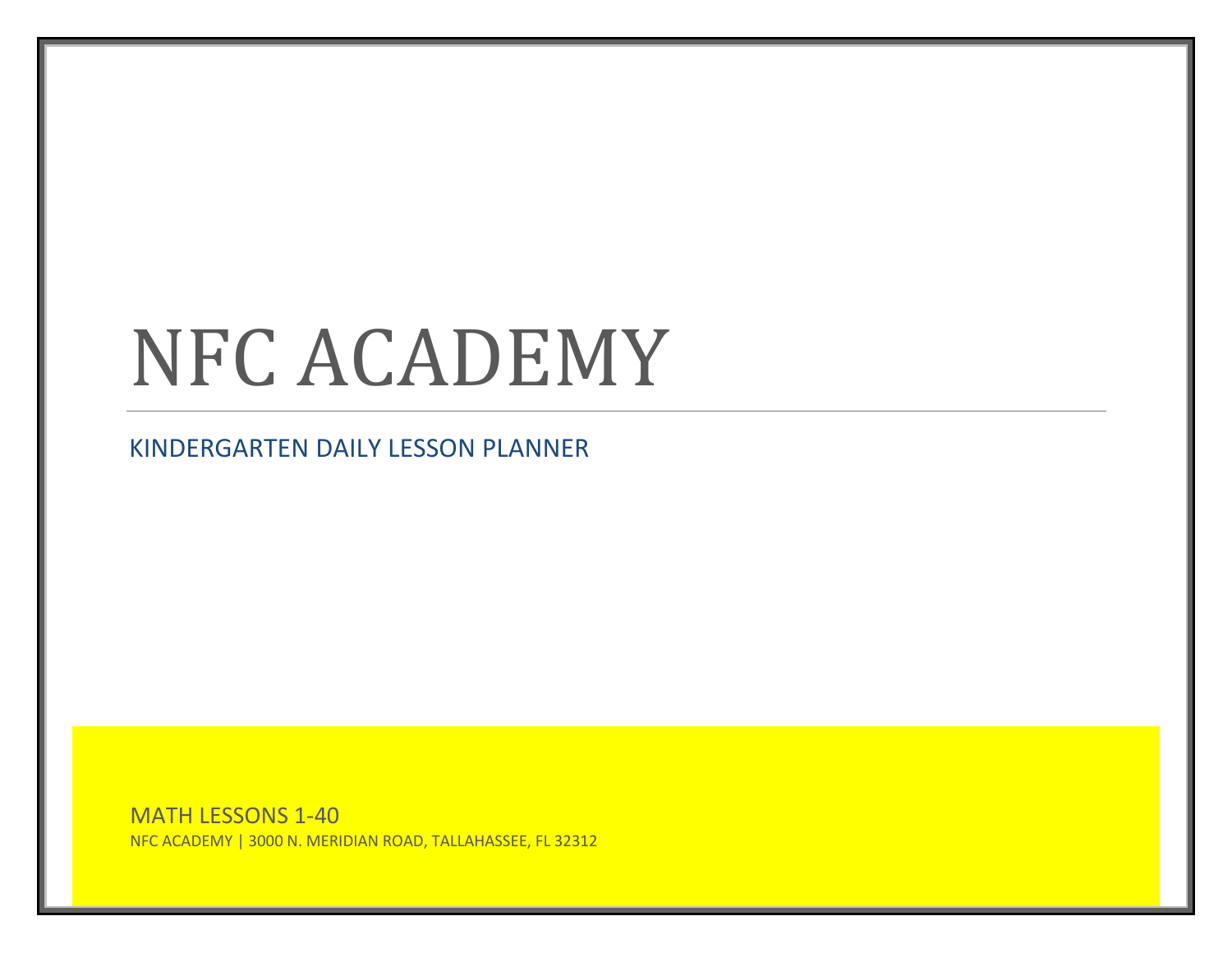# **NFC Academy Lesson Planner Kindergarten Math Lessons 1-40**

This NFC Academy Teacher Guide is designed to keep homeschool families on track for a completion during a school year program of approximately 180 days. Schedules may vary and the parent may adjust the teaching assignments as required by the home schedule, but all work should be completed. Information in this teacher guide comprises 160 lessons, scheduled reviews, and days for evaluations which will make up near the 180 school days in a typical school year. We have grouped 10-12 lessons in each series, encouraging parents to practice plenty of review for young learners. At the end of each quarter's lessons, there is a student evaluation to be conducted which is contained in the back of the Teacher's Guide Book. The parent may record the date each lesson is completed or may plan out the lessons and record the date to be completed. This Teacher Guide is a tool to assist the parent in meeting the educational goals for their child.

The following explanations to this Teacher Guide:

**Day**: The day of your school year from start date.

**Date to Complete:** That can be used to record the date you completed the study, or may be best used by establishing the date for each lesson to be completed. You may do more than one lesson per day when you carry over a lesson to the next day's assignment, and make adjustments to ensure that your child has covered the material adequately. Flexibility can be made to fit your schedule, but most of the time a regular routine helps ensure that you stay on a track to finish as you planned.

**Teacher Guide:** Refers to the page number from the Teacher's Curriculum Guide that was sent to you. This is where you have the information needed to conduct each lesson. You will find important writing material in the book, so become familiar with the book's materials available to you in the Teacher's Guide. As any teacher, there will be need for flash cards and other teachable review materials. Much will be suggested to be made; however, if you have a teacher's resources book store in your area, you may find many things there that will help you. If not, of course, there is a vast amount of material available over the Internet for teachers. Students learn from these important tools, so do not neglect them.

**Student Book:** The student work book that will correspond to the information from the Teacher Guide.

**Math:** The Math curriculum includes the necessary learning instructions and tools to prepare the kindergartner for first grade. You will find much that is repetitive for the young learner. Learning should be fun and you are encouraged to make the learning environment one that enhances your child's learning experience. These curriculums are used both for homeschool and the traditional school classroom so as you read material some adjustments may be in order as you will likely have a student not a class.

**NFC Academy Resource Teacher:** You will be assigned an NFC Academy Resource teacher who will be available to answer your questions throughout your school year.

**Student Evaluation:** Complete the Student Evaluation for this section which is on pages 91-93 (use our material on the website to complete your grades) of the Teacher's Guide. Use the forms provided for you on the NFC Academy website for the Home Teacher Resources and then Kindergarten. These forms will guide you in completing the grades for the Kindergarten report card.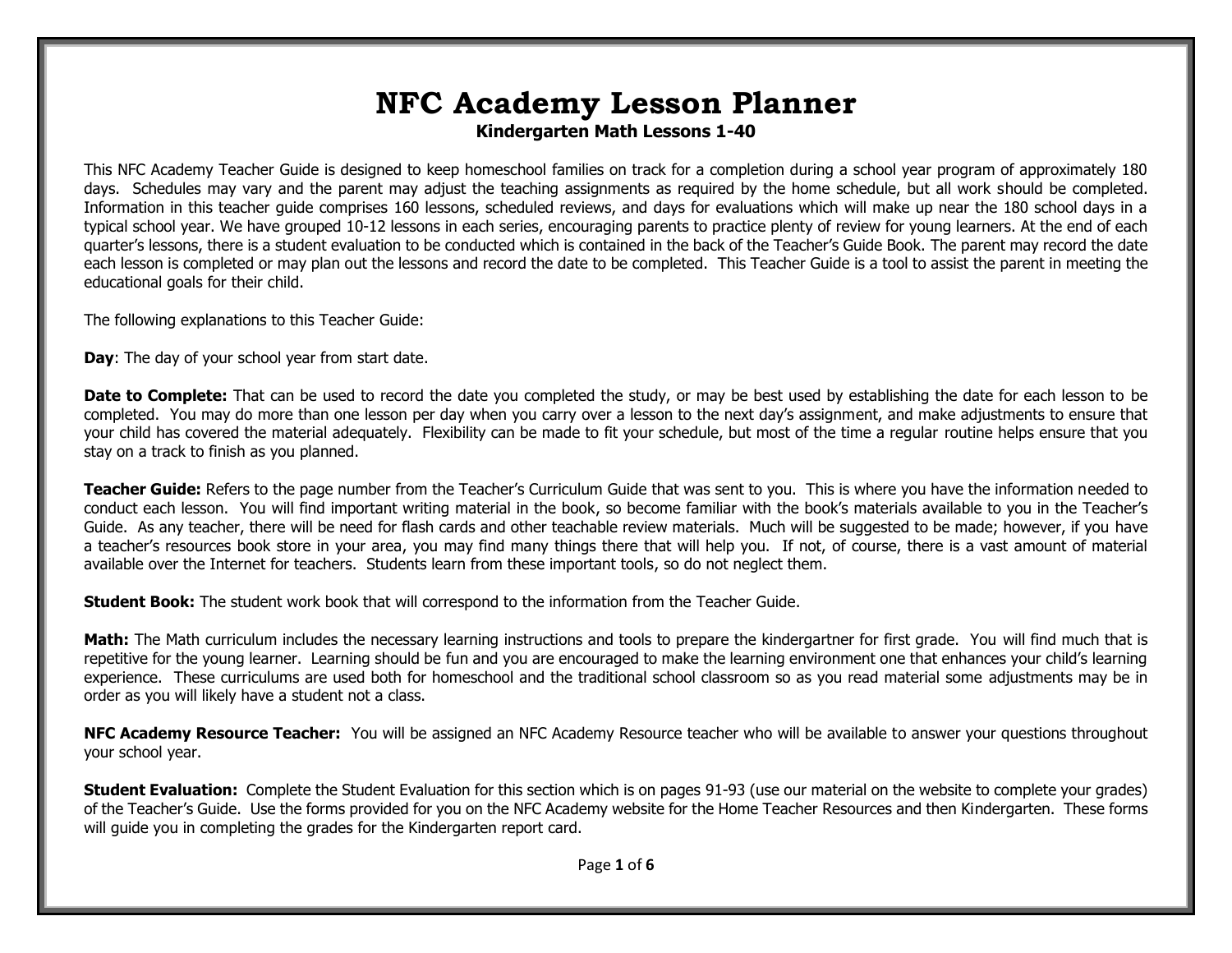| <b>Day</b>   | <b>Date to Complete</b> | <b>Teacher's Guide</b>                                       | <b>Student Book</b>                           |
|--------------|-------------------------|--------------------------------------------------------------|-----------------------------------------------|
| $\mathbf{1}$ |                         | Lesson 1: To Follow Directions $- p$ . 24-25                 | My Name is Sam $- p. 1$                       |
|              |                         |                                                              | Color $- p. 2$                                |
| 2            |                         | Lesson 2: To Distinguish Between Big and Little $-$ p. 26-27 | $Big - p. 3$                                  |
|              |                         |                                                              | Put a Circle Around the Big One $- p. 4 $     |
| 3            |                         | Lesson 3: To Learn About Shapes - p. 28                      | Put a Circle Around the Big One $- p. 5$      |
| 4            |                         | Lesson 4: To Distinguish Between Big and Little $- p$ . 29   | Little $- p. 6$                               |
|              |                         |                                                              | Put a Circle Around the Little One $-$ p. 7   |
| 5            |                         | Lesson 5: To Follow Directions $- p. 30$                     | Put a Circle Around the Big One $- p. 8 $     |
|              |                         |                                                              | Listen and Write $- p. 9$                     |
| 6            |                         | Lesson 6: To Match Related Objects - p. 31-32                | Match One-to-One $- p. 10$                    |
|              |                         |                                                              | Draw the Cowboy's Rope $- p. 11$              |
| 7            |                         | Lesson 7: To Learn a New Color - p. 33-34                    | Draw the Fishing Line $- p. 12$               |
|              |                         |                                                              | Draw a Line to Match One-to-One $- p. 13$     |
|              |                         |                                                              | Put a Circle Around the Little One $- p$ . 14 |
| 8            |                         | Lesson 8: To Recognize Colors - p. 35                        | Draw a Line to Match One-on One $- p. 15$     |
|              |                         |                                                              | Color David and Goliath $- p. 16$             |
| 9            |                         | Lesson 9: To Count to $5 - p$ . 36-37                        | Make Marks $- p. 17$                          |
|              |                         |                                                              | Draw a Line to Match $- p. 18$                |
|              |                         | Page 2 of 6                                                  | Color $- p. 19$                               |
|              |                         |                                                              |                                               |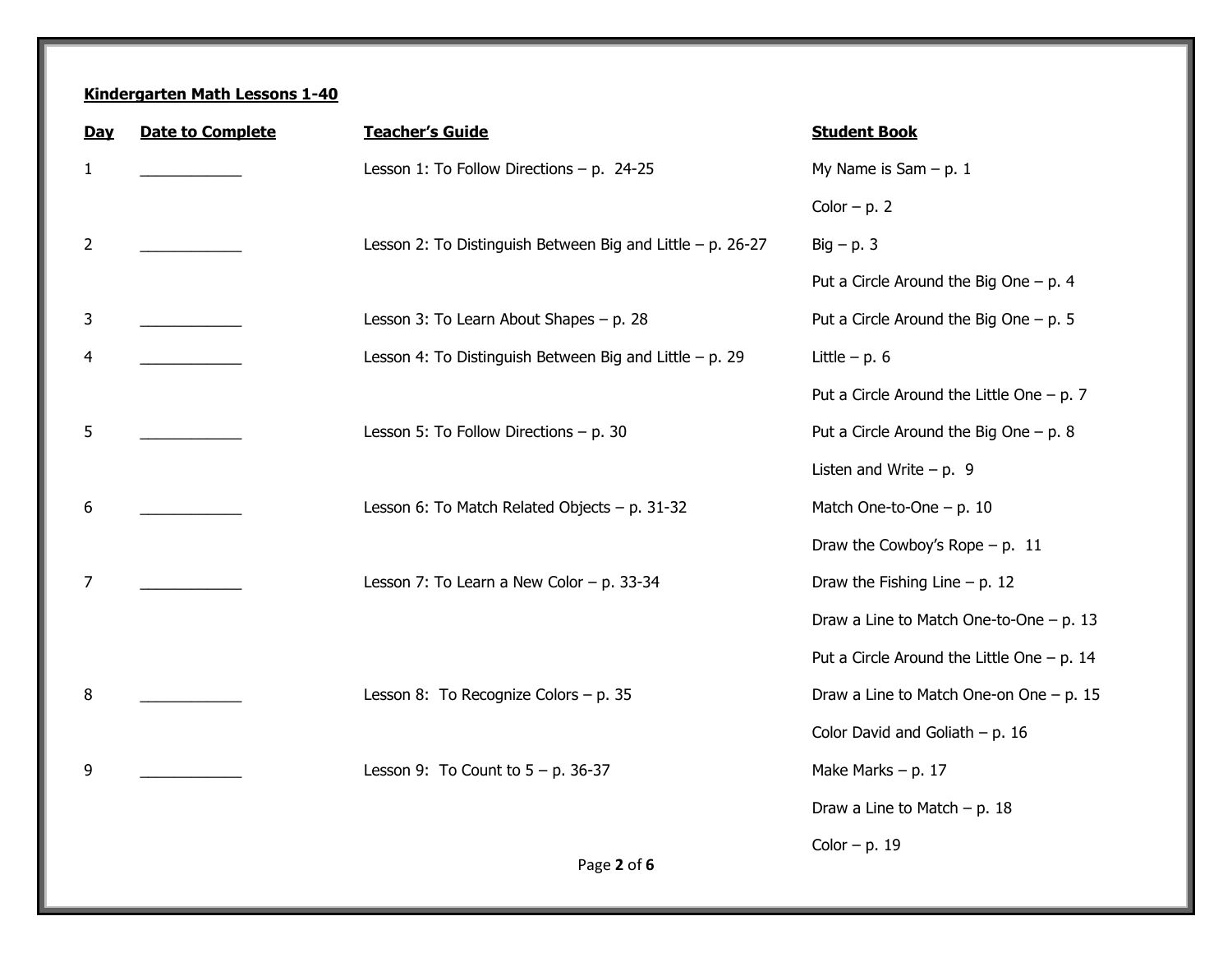| <b>Day</b> | <b>Date to Complete</b> | <b>Teacher's Guide</b>                                                    | <b>Student Book</b>                       |
|------------|-------------------------|---------------------------------------------------------------------------|-------------------------------------------|
| 10         |                         | Lesson 10: To Count to $5 - p$ . 38                                       | Make a Mark for Each One $-$ p. 20-21     |
| 11         |                         | Lesson 11: To Count to $5 - p$ . 40-41                                    | Make a Mark for Each One $-$ p. 22-24     |
| 12         |                         | Lesson 12: To Write the Number Symbols $1,2,3,4$ , and $5 -$<br>p. 42-43  | Write Numbers to $5 - p$ . 25             |
|            |                         |                                                                           | Write Over the Lines $- p. 26$            |
| 13         |                         | Lesson 13: To Count from $1-5 - p$ . 44                                   | Write $- p. 27$                           |
|            |                         |                                                                           | Try it Again $- p$ . 28                   |
| 14         |                         | Lesson 14: To Count from $1-5 - p$ . 45-46                                | Count the Ducks $- p. 29$                 |
|            |                         |                                                                           | Listen and Write $- p. 30$                |
|            |                         |                                                                           | Write the Number for Each One $- p. 31$   |
| 15         |                         | Lesson 15: To Write the Number Symbols; $1,2,3,4$ , and $5 -$<br>p. 47-48 | Listen and Write $- p. 32$                |
|            |                         |                                                                           | Circle the Little One $- p. 33$           |
|            |                         |                                                                           | Write the Numbers to $5 - p$ . 34         |
| 16         |                         | Lesson 16: To Use the Number Symbols to Count to 3 -<br>p. 49-50          | Counting $- p. 35$                        |
|            |                         |                                                                           | Make a Mark for Each One $- p$ . 36       |
|            |                         |                                                                           | Write the Numbers $- p. 37$               |
| 17         |                         | Lesson 17: To Use the Number Symbols to Count to $5 -$<br>p. 51-52        | Look $- p. 38$                            |
|            |                         |                                                                           | Make a Mark for Each One $- p$ . 39       |
|            |                         |                                                                           | Write the Numbers in the Box $- p$ . 40   |
| 18         |                         | Lesson 18: To Recognize Big and Little $- p. 53$<br>Page 3 of 6           | Write the Number in the Box $- p$ . 41-42 |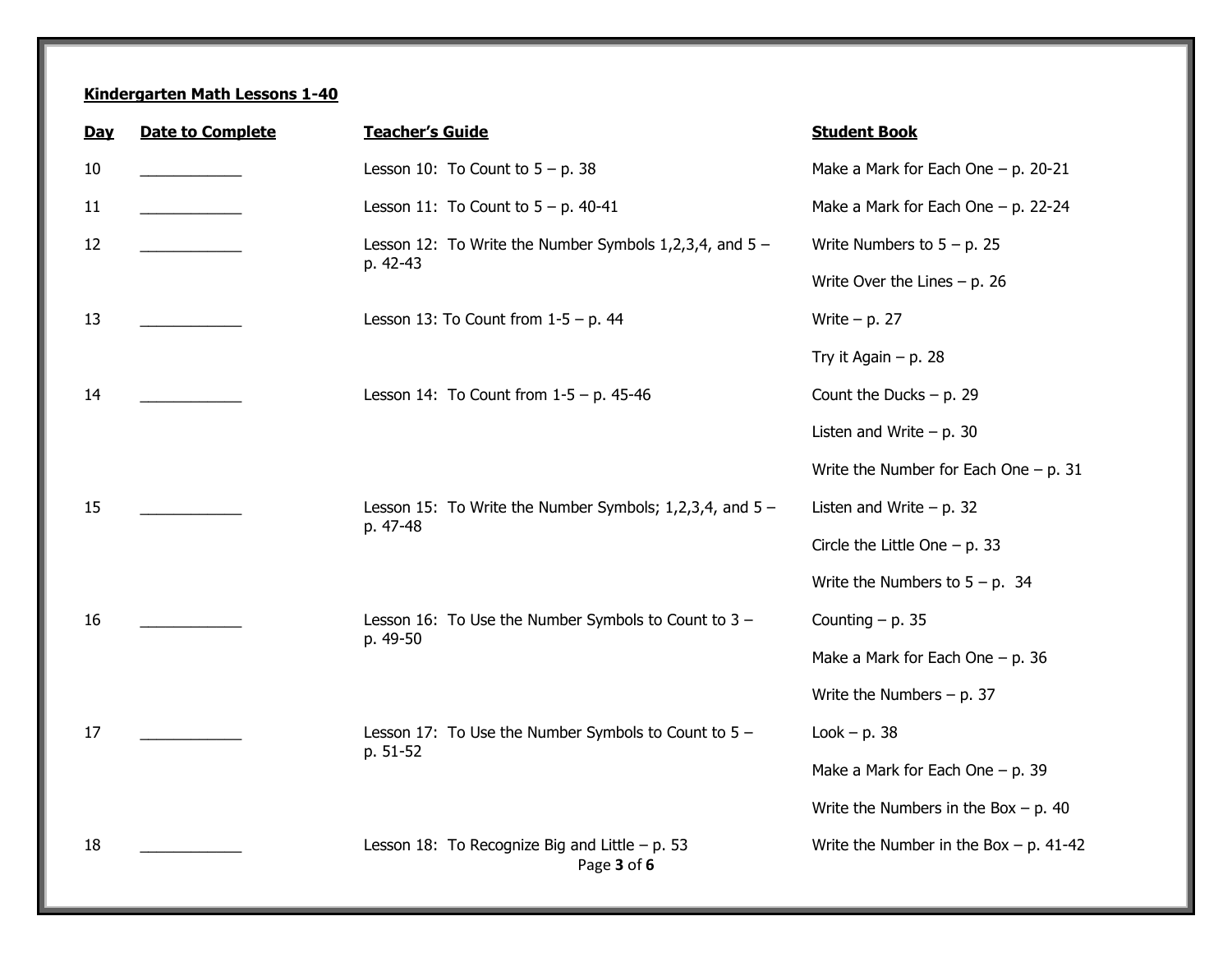| <b>Day</b> | <b>Date to Complete</b> | <b>Teacher's Guide</b>                                                   | <b>Student Book</b>                       |
|------------|-------------------------|--------------------------------------------------------------------------|-------------------------------------------|
| 19         |                         | Lesson 19: Write Numbers $1-5 - p$ . 54                                  | Write the Number $1, 2, 3, 4, 5 - p$ . 43 |
| 20         |                         | Lesson 20: To Recognize Big and Little $- p. 55$                         | Write the Numbers to $5 - p$ . 44         |
|            |                         |                                                                          | Draw a Line to Match $- p. 45$            |
| $21 - 22$  |                         | Review: Use These Days to Review Material Covered in<br>Lessons 1-20     | Review Material in Lessons 1-20           |
| 23         |                         | Lesson 21: To Recognize Big and Little $- p. 58$                         | Write the Numbers to $5 - p$ . 46         |
|            |                         |                                                                          | Draw a Line to Match $- p. 47$            |
| 24         |                         | Lesson 22: To Estimate Objects to Make a Set of $5 -$<br>p. 59-60        | Sets of $5 - p$ . 48                      |
|            |                         |                                                                          | Write the Number for the Set $- p$ . 49   |
| 25         |                         | Lesson 23: To Count the Number of Objects in a Set of $5 -$<br>p. 61     | Making Sets $- p$ . 50-51                 |
| 26         |                         | Lesson 24: To Count the Number of Objects in a Set<br>of $5 - p$ . 62-63 | Write the Number for Each Set $- p. 52$   |
|            |                         |                                                                          | Write the Number $- p. 53$                |
|            |                         |                                                                          | Draw Each Bible Set $- p. 54$             |
| 27         |                         | Lesson 25: To Use Strips and Tally Marks to Count<br>to $9 - p$ . 64-65  | Make Marks to $9 - p$ . 55                |
|            |                         |                                                                          | Make a Mark for Each One $- p$ . 56-57    |
| 28         |                         | Lesson 26: To Write Numbers 1 to $5 - p$ . 66                            | Write the Number $- p. 58$                |
|            |                         |                                                                          | Match Big and Little $- p$ . 59           |
| 29         |                         | Lesson 27: To Recognize Order in Big and Little $- p. 67$                | Make a Mark for Each One $- p$ . 60       |
|            |                         |                                                                          |                                           |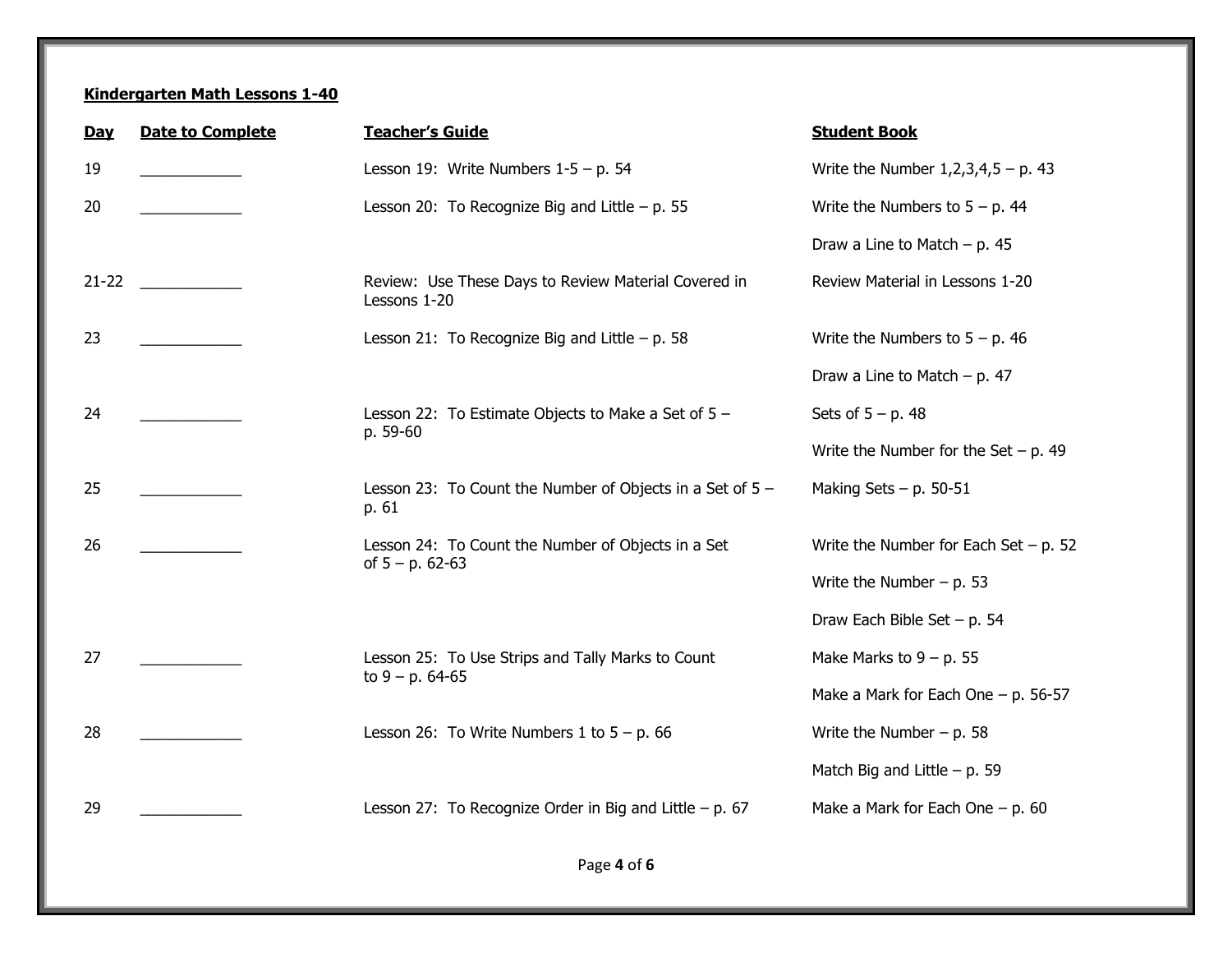| Day | <b>Date to Complete</b> | <b>Teacher's Guide</b>                                     | <b>Student Book</b>                         |
|-----|-------------------------|------------------------------------------------------------|---------------------------------------------|
| 30  |                         | Lesson 28: To Count to 9 Using Tally Marks - p. 68-69      | Write the Numbers to $9 - p$ . 61           |
|     |                         |                                                            | Write $- p. 62$                             |
|     |                         |                                                            | Write the Numbers $- p. 63$                 |
| 31  |                         | Lesson 29: To Write Numbers $1-9 - p$ . 70-71              | Write the Numbers to $9 - p$ . 64           |
|     |                         |                                                            | Make a Mark for Each One $- p. 65$          |
|     |                         |                                                            | Listen to the Bible Verses $- p$ . 66       |
| 32  |                         | Lesson 30: To Use Marks to Count to $6 -$<br>p. 72-73      | Counting $- p. 67$                          |
|     |                         |                                                            | Make a Mark for Each One $- p. 68$          |
| 33  |                         | Lesson 31: To Use Marks to Count to $9 - p$ . 76-77        | Match Ducks to Marks $- p. 69$              |
|     |                         |                                                            | Make a Mark for Each One $- p$ . 70         |
|     |                         |                                                            | Write the Number in the Box $- p$ . 71      |
| 34  |                         | Lesson 32: To Use Marks to Count to $9 - p$ . 78           | Complete the Page $- p. 72$                 |
|     |                         |                                                            | Count the Ducks. Write the Number $- p. 73$ |
| 35  |                         | Lesson 33: To Use Marks to Count to $9 - p$ . 79           | Match $- p. 74$                             |
|     |                         |                                                            | Write the Number that Comes After $- p. 75$ |
| 36  |                         | Lesson 34: To Review Colors Through Purple - p. 80         | Write the Number for the Set $-$ p. 76-77   |
| 37  |                         | Lesson 35: To Learn to Estimate Objects to $9 - p$ . 81-82 | Write the Numbers $- p. 78$                 |
|     |                         |                                                            | Drawing Numbers $- p. 79$                   |
|     |                         |                                                            | Draw Dot to Dot $- p. 80$                   |